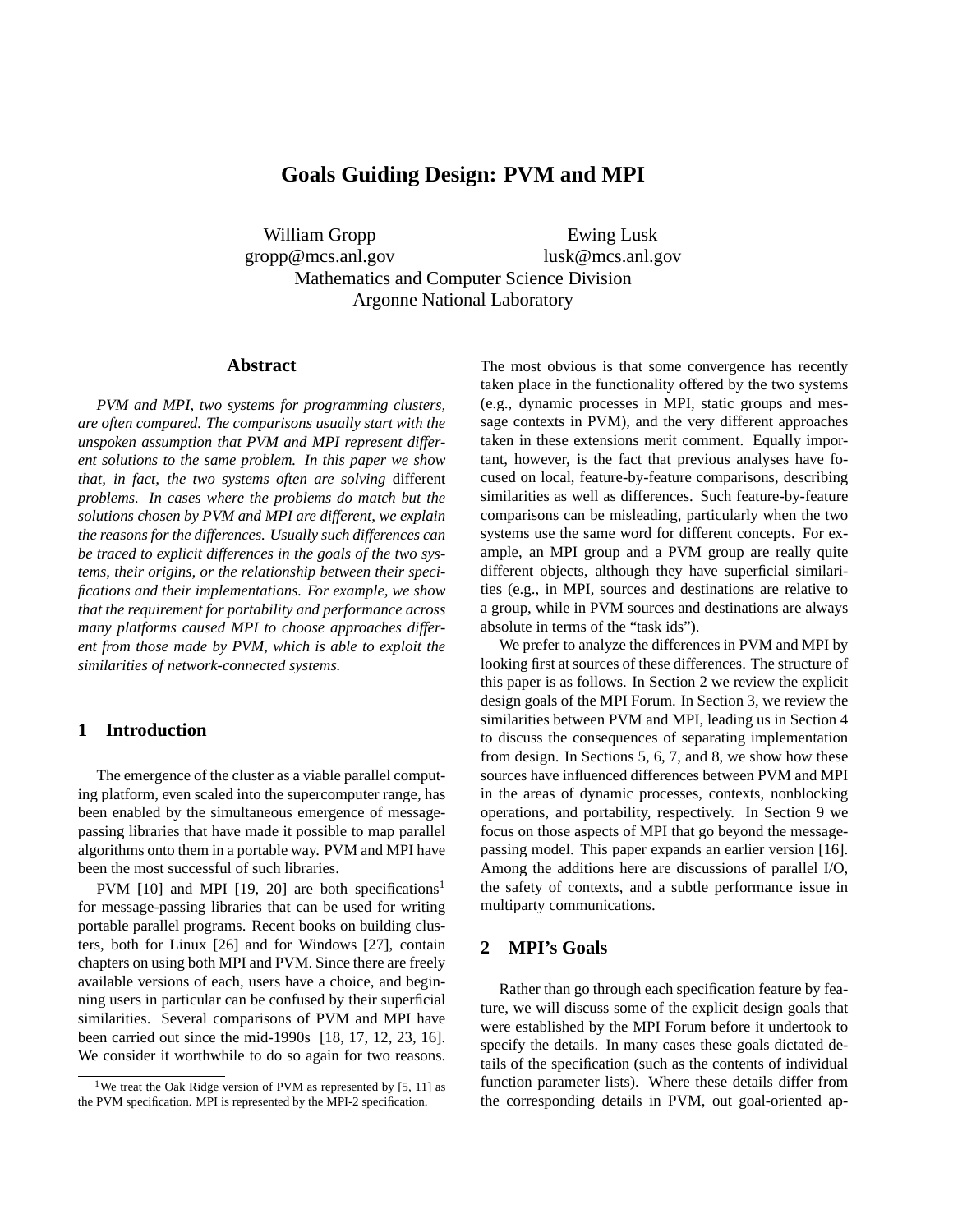proach will elucidate the sources of the differences. In addition to differences in explicit goals, we will note a few differences more attributable to the origin of the two systems. PVM was the effort of a single research group, allowing it great flexibility in design and also enabling it to respond incrementally to the experiences of a large user community. Moreover, the implementation team was the same as the design team, so design and implementation could interact quickly. In contrast, MPI was designed by the MPI Forum (a diverse collection of implementors, library writers, and end users) quite independently of any specific implementation but with the expectation that all of the participating vendors would implement it. Hence, all functionality had to be negotiated among the users and a wide range of implementors, each of whom had a quite different implementation environment in mind.

The first task of the MPI Forum was to define the goals that would guide its subsequent discussions. Some of these goals (and some of their implications) were the following:

- MPI would be a library for writing application programs, not a distributed operating system. This goal has implications for resource management issues, as discussed in Section 5.
- MPI would not mandate thread-safe implementations, but its specification would allow them. Thread safety implies that there can be no notion of a "current" buffer, message, error code, and so on. As the "nodes" in the network become symmetric multiprocessors, thread safety becomes increasingly important in a heterogeneous, networked environment.<sup>2</sup> Recent experiences from vendor implementations of a thread-safe MPI (in particular, the IBM implementation [30]) confirm that the MPI *design* is thread-safe.
- MPI would be capable of delivering high performance on high-performance systems. Hence, no memory copies would be mandated by the design. Scalability, combined with correctness, for collective operations required that groups be "static". An open research problem is finding semantic definitions and appropriate algorithms that allow dynamic groups to meet these same requirements.
- MPI would be modular, to accelerate the development of portable parallel libraries. Modularity has many implications. For example, all references must be relative to a module, not the entire program. Consider a module that solves a system of linear equations on an arbitrary subset of processes; the ability to restrict the

module to a subset of processes is needed by domain decomposition methods and for multidisciplinary applications. Hence, process source/destination must be specified by rank in a group rather than by an absolute identifier, and context must not be a visible value (see Section 6). Some other implications of modularity are described below.

- MPI would be extensible to meet future needs and developments. This requirement led to an object-oriented approach without a commitment to an object-oriented language. This approach required functions to manipulate the objects, and was one minor reason for the relatively large number of functions in MPI (large here is relative to C and Fortran programs; C++ and Java programmers are used to large numbers of functions).
- MPI would support heterogeneous computing (the MPI Datatype object allows implementations to be heterogeneous), although it would not require that all implementations be heterogeneous.
- MPI would require well-defined behavior (no race conditions or avoidable implementation-specific behavior).

For simplicity, the MPI Forum sought to make each approach solve as many of these goals as possible. For example, datatypes solve both heterogeneity and noncontiguous data layouts, both for messages and for files. Similarly, communicators combine both process groups with communications contexts.

The MPI standard has been widely implemented and is used nearly everywhere, attesting to the extent to which these goals were achieved. See [15] for a discussion of the importance of these goals to the success of MPI (or any method for parallel programming).

PVM had, with the exception of support for heterogeneous computing and a different approach to extensibility, different goals. In particular, PVM was aimed at providing a portable, heterogeneous environment for using clusters of machines using socket communications over TCP/IP as a parallel computer. Because of PVM's focus on socket-based communication between loosely-coupled systems, PVM places a greater emphasis on providing a distributed computing environment and on handling communication failures.

# **3 What is Not Different?**

Despite their differences, PVM and MPI certainly have features in common. In this section, we review some of the similarities and, in the process, correct some common misconceptions about the MPI specification. In most cases

<sup>2</sup>There is a project to join threads with PVM (TPVM [9]), but this is more a lightweight process model than a fully threaded model and, as such, does not offer as rich a programming model as a fully thread-safe model would.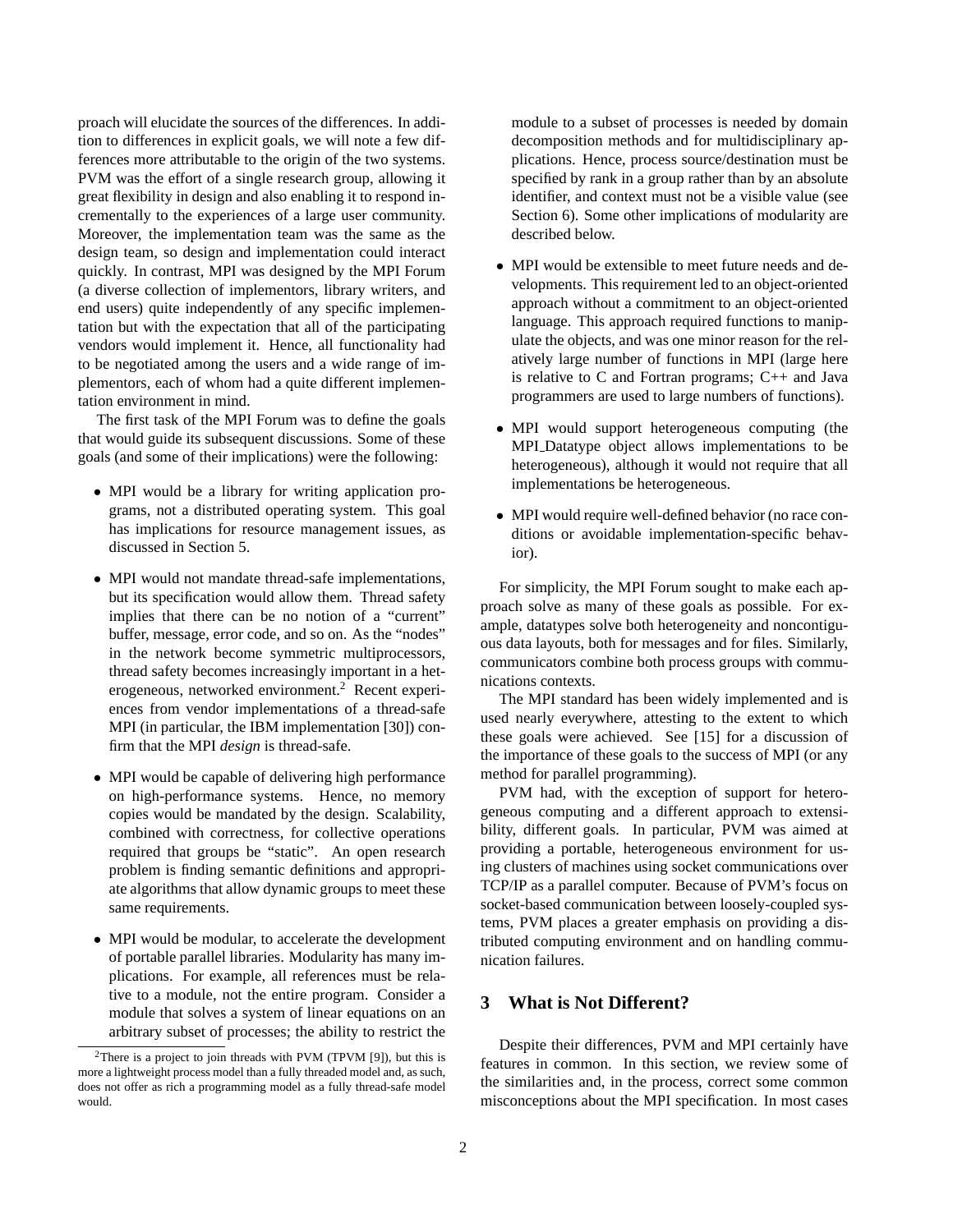these misconceptions arise because of confusion between specification and implementation.

Both PVM and MPI are *portable*; the specification of each is machine independent, and implementations are available for a wide variety of machines, particularly those likely to appear in clusters.

Once a system is portable, the issue of *homogeneity* can be addressed. Can two processes on different machine architectures communicate with one another despite differences in byte ordering in memory or even word length? To this end PVM provides the pvm\_pack/unpack functions and the datatype arguments to pvm send/recv; MPI does the same with its more general MPI Datatype argument to many routines. Of course, some *implementations* of MPI, particularly those from hardware vendors, may not be used in a heterogeneous environment, but the MPI specification is designed to encourage heterogeneous implementations, and both the MPICH [13] and LAM [2] implementations support heterogeneous environements.

Both MPI and PVM permit different processes of a parallel program to execute different executable binary files. (This would be required in a heterogeneous implementation, in any case.) That is, both PVM and MPI support MIMD programs as well as SPMD programs, although again some implementations may not do so, and launching MIMD programs may be less convenient than launching SPMD programs. Both MPICH and LAM support MIMD programming.

A final issue is that of *interoperability*. This term refers to the possibility of communicating among processes linked with two completely different implementations. We discuss this issue, and provide further comments on portability and heterogeneity, in Section 8.

In summary, both MPI and PVM are systems designed to provide users with libraries for writing portable, heterogeneous, MIMD programs. In comparing issues, one must not confuse the MPI specification with a particular implementation subcase, such as the ch p4 device of MPICH, which is widely used on clusters but does not define MPI.

### **4 Implementation and Definition**

One common confusion in comparing MPI with PVM comes from comparing the specification of MPI with the implementation of PVM. Standards specifications tend to specify the minimum level of compliance, while any implementation offers more functionality. In the MPI Forum, many such "added-value" features are listed as expected of a "high-quality implementation".

Error handling and recovery are a good example. Standards tend not to mandate specific behavior on errors, other than to list error indicator values. The expectation is that high-quality implementations will give users what they expect. Specific implementations can easily define their individual handling of errors. Thus, most MPI implementations do not simply abort when an error is detected; just as the PVM implementation does, they attempt to provide a useful error indication and allow the user to continue. Specifically, in any system, there are recoverable and nonrecoverable errors. An example of a recoverable error is an illegal argument to a routine, such as a null-pointer or an out-of-range value. A nonrecoverable error is one where the program may not be able to continue. In many applications, accessing an invalid address or attempting to execute an invalid or privileged instruction is nonrecoverable. The MPI standard does not specify which errors are recoverable, though there has been some discussion in this direction. This is an example of the determination of the MPI Forum to maintain maximum portability—mandating any specific behavior would limit the portability of MPI. Note that even for PVM, some systems provide a less "recoverable" environment than others. For example, systems with proprietary interconnects may kill all processes when any one exits.

Another source of confusion involves features of a particular implementation that are exposed to the programmer. Consider the pym\_req\_tasker routine that allows a process to indicate to PVM that it, rather than fork/exec, should be used to start tasks. This is an powerful hook to allow extension of the PVM *implementation* by special applications, such as debugger servers and batch schedulers. MPI, as a standard, has no such object, but specific MPI *implementations* can and do provide similar services; for example, the MPICH implementation of MPI provides a process startup hook used by the TotalView [29] debugger. The MPI standard does not specify how implementations are to provide this service; as a standard, it should not. At the same time, the experience with TotalView has defined an interface that MPI implementations (not just MPICH) can use, allowing any debugger to access this information [4]. We note that some PVM implementations for massively parallel processors (MPPs) also do not provide the pvm\_reg\_tasker routine. This is an example of the freedom of PVM to provide features only in some environments. As a standard, MPI does not have that freedom. If the MPI standard had mandated such a routine, any MPI implementation would have to provide it. Instead, MPI's explicit goals mandated that it choose portability over certain kinds of functionality.

When we compare implementations rather than an implementation of PVM with the MPI standard, the gap in this type of functionality narrows. For example, MPICH [13], rather than MPI, does provide a way for debuggers like TotalView to access to internal MPICH state on the message queues. Many users want this information, but it raises an interesting issue: How does one define a standard for the internal state of an implementation? For any implementation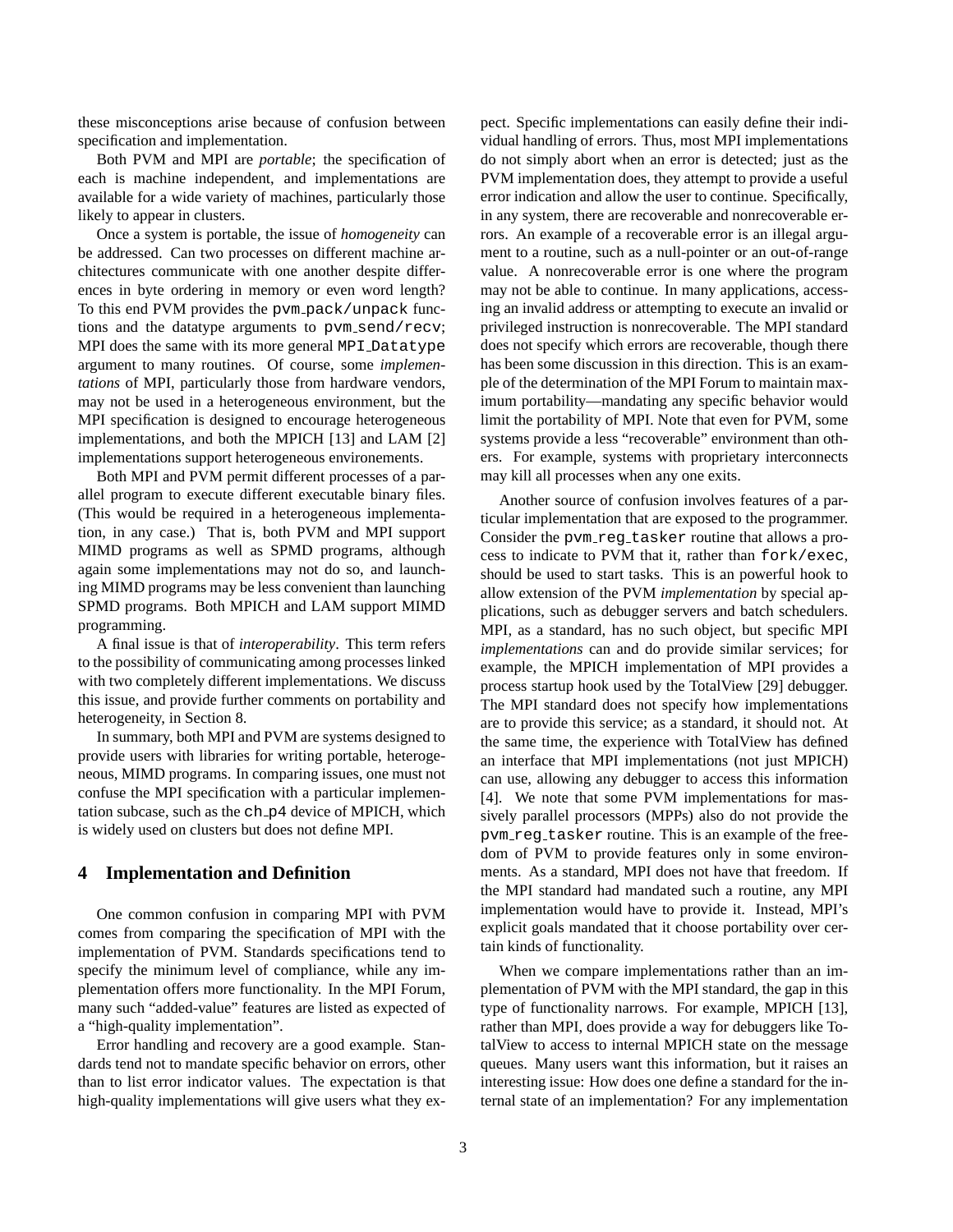this can be done, but different implementations may have different internal states. For example, one optimization for communication has the process issuing an MPI RECV send a message to the expected source of the message, allowing the sender to deliver the message directly into the receiver's memory [21]. Should this information be presented to the user? Other implementation choices might eliminate some queues altogether or make it more difficult to find all pending communication operations; in fact, in the MPICH implementation, there is no send queue unless the system has been configured and built to support the message queue service. By not specifying a model of the internals of an MPI implementation, such as defining a "message queue" does, the MPI standard allows MPI implementations to make tradeoffs between the performance and functionality that the users want.

#### **5 Dynamic Processes**

One way to understand the differences between PVM and MPI is to look at the MPI features for creating and attaching to processes. While the two approaches may seem similar, they are actually quite different. Perhaps the greatest difference is in the handling of resource information that is used to determine where to create the new process. This reflects a difference in the approach to providing distributed operating system support by PVM and MPI. PVM, through its virtual machine (implemented as the PVM daemons) provides a simple yet useful distributed operating system. Special interfaces, such as the pvm\_reg\_tasker, allow the PVM system to interface with other resource management systems. MPI does not mandate or define a virtual machine, even in MPI-2. Rather, it provides a way, through a new MPI object (MPI\_Info), to communicate with whatever mechanism is providing distributed operating system services. That mechanism may well be a parallel virtual machine; several implementations already use distributed daemons to start and manage MPI jobs. But we emphasize that daemons are not required by the MPI specification. This feature is important for extreme-scale architectures, where the very existence of local daemons may be impractical.

To understand the difference, consider the resources that an application may want to specify when creating a new process:

Any system that can run an RS/6000, AIX 4.y  $(y \ge 3)$  executable, with 4 memory banks and at least 512 MB of memory, 400 MB of  $/$ tmp, and a load of  $\lt$  2, and is able to run for 48 hours, with access to /home/me and the runtime libraries for xlf version 3.4.5 or 3.4.6 but not 3.4.7 or 3.4.4.

Such a specification is complicated, and probably beyond what would be expected from a parallel programming system. But it is well within the capabilities of advanced resource management systems. How should a parallel computing system interface with such a system? The choices are (a) pick a small subset that all systems can support, (b) define a general and generic, but fully expressive, system, or (c) provide an interface that allows information to be passed, in an implementation-specific manner, to the resource system.

PVM chose  $(a)^3$ ; this is the most convenient form for many users, particularly if the default choices are adequate. More demanding users want (b); this gives them the maximum portability without sacrificing too much expressivity. Unfortunately, (b) has two drawbacks—it isn't extensible, and it assumes that there is a well-defined interface that users agree on.<sup>4</sup> These drawbacks led the MPI Forum, which spent a great deal of time trying to find a solution like (b), to choose (c). In MPI, this is the "info" argument to an MPI Comm spawn command:

```
MPI_Comm_spawn(worker_program,
          MPI_ARGV_NULL,
          universe_size-1,
          info_for_resource_manager, 0,
          MPI_COMM_SELF, &everyone,
          MPI_ERRCODES_IGNORE);
```
Just like filenames, the specific contents of "info" depend on the implementation. MPI specifies a few predefined items, such as working directory and architecture. Other information can be passed directly to the local resource manager. For example, an MPI implementation could provide a way to pass the above example to the resource manager. MPI implementations are required to ignore unrecognized fields; this strategy encourages users to provide extra information when possible. Note that the MPI Info object is also used in the file I/O section of MPI-2 to provide performance hints. This is another example of MPI using the same feature to solve multiple goals.

Another difference between MPI and PVM shows up in the presence of pvm\_config and the lack of an MPI equivalent. The pvm\_config function provides information on the virtual machine. This information can be used by the programmer to attempt to manage resources directly, for example, by specifying particular hosts in pym\_spawn. Why doesn't MPI provide a similar function?

The problem is that the information that any command can provide on the environment is immediately out of date. For example, even in PVM, between the time pym\_config

<sup>&</sup>lt;sup>3</sup>PVM-aware resource managers such as Condor and LoadLeveler can provide more complex services, but this is outside of the PVM program itself and is specific to the particular resource manager in use. Portable PVM programs cannot rely on such services.

<sup>4</sup>Several systems are specific to particular resource managers such as LoadLeveler and LSF (Load Sharing Facility), but there is no consensus on which of these, or which combination of features, should be adopted.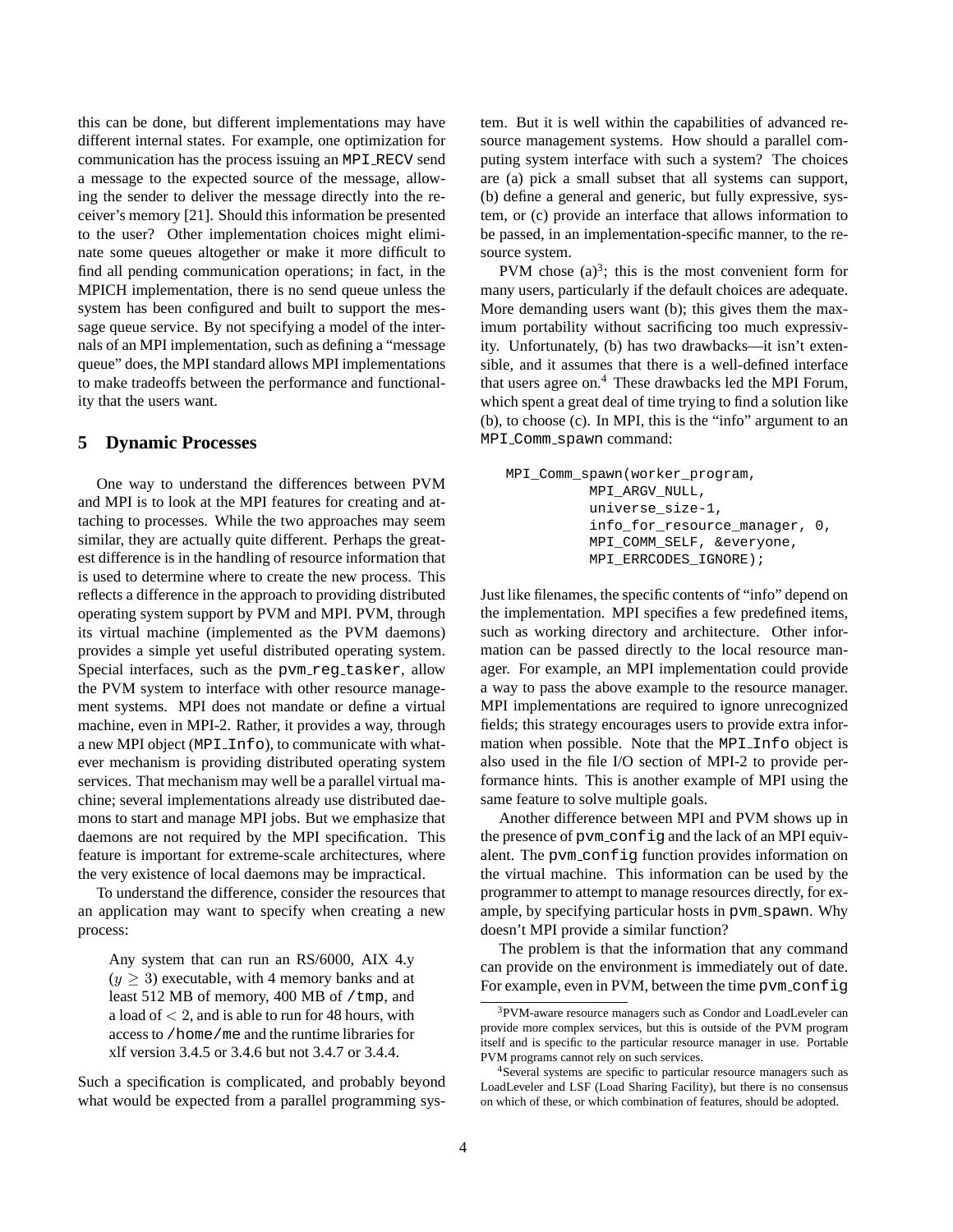is called and pym\_spawn is called, another PVM application may have executed pvm delhosts, thus invalidating the information provided by pvm config. As the number of items grows larger and more complex, the likelihood that some critical item will be out of date increases (consider space in / tmp or load average). In the PVM case, the impact of this problem is somewhat mitigated by the fact that each user has a personal parallel virtual machine. Of course, a single user may have multiple parallel jobs running at the same time (e.g., under the control of a system to explore a parameter space), so the problem is not eliminated by providing single user virtual machines.

The MPI Forum discussed this situation at great length but could find no workable solution. This is an example of a "race condition," a situation in which the user is in a race with other users and the system and where the "expected" behavior depends on the user's winning the race. It is also another example of the tradeoff in user convenience and precise system behavior. Naturally, one would like to perform the operations PVM provides. But one cannot guarantee that the resources described will exist when a process is created.

Hence, the MPI\_Comm\_spawn call combines process creation with information on the needed resources. Combining operations is a classic approach for solving race conditions, and this solution is used in many places in MPI. Eliminating race conditions makes many operations in MPI collective. Note that the PVM 3.4 pvm\_newcontext [5] presents a race condition in the delivery of the new context value to other processes; MPI solves this problem by making context creation collective over all processes that will use the context. Note that the race is *removed* by this approach, not just moved into the MPI implementation.

Because of the presence of such race conditions, MPI also forms the MPI communicator (roughly similar to a PVM group and context) at the same time as creating the processes. For the same reason, MPI provides an MPI Comm spawn multiple routine that allows MPI to create processes for a large collection of different executables in a single operation.

Another difference in the handling of process creation is in the use of MPI intercommunicators. An MPI intercommunicator represents two groups of processes that communicate with each other. It is a natural representation for created processes: one group represents the children and one group represents the parents (multiple parents are allowed in MPI to avoid race conditions). In PVM, created processes have only one parent; this reflects PVM's use of the fork/exec or system spawn model of process creation as separate from connecting processes for communication.

## **6 Contexts**

Writing parallel programs is notoriously difficult. One solution is to accelerate the development of parallel libraries, with the expectation that end users will access parallelism through libraries rather than by invoking messagepassing functions directly. Thus an original goal of the MPI design was to provide the functionality needed by libraries and missing in most message-passing systems of the time.

The single greatest impediment to the use of parallel libraries has been the lack of modularity. In its simplest form, this impediment manifests itself when a message sent by a library is received unexpectedly by either user code or another library. The solution lies in *contexts* [8]. (Readers not familiar with the notion of context should see the discussion of contexts in Section 2.3 of [14].)

The treatment of contexts illustrates how a combination of features can affect future enhancements. Following MPI, PVM 3.4 adds contexts; unlike MPI, these are user-visible integers that may be sent from process to process and otherwise manipulated by the user. They are also guaranteed to be globally unique; PVM can ensure uniqueness because there is a single virtual machine. MPI's contexts are opaque and defined only by their effect in MPI operations; while a simple implementation could make them globally unique, that is not required (and, for scalability reasons, may not be desirable).

Consider the case of two parallel programs that wish to connect to each other. Both MPI and PVM provide a way to do this. But the PVM approach requires that both programs belong to a single PVM virtual machine. The decision to make the PVM context a visible, explicit integer means that programs belonging to different PVMs cannot safely connect, because they may already have the same "unique" context id. It also means that different PVMs cannot be merged into a single PVM, since again previously unique context integers would no longer be unique. Using an external service (such as a context value server) to allocate contexts simply pushes the problem to a different level without solving it. In addition, there is the very real issue that users may choose to ignore the problems of distributing a visible message context and pick a fixed value. This can lead to subtle problems and was one reason that the MPI Forum made the context value opaque. The MPI approach sacrifices some flexibility (explicit, unique context values) for the extensibility offered by a more modular and encapsulated design. The PVM design is backward-compatible but not as safe.

#### **7 Nonblocking Operations**

Nonblocking operations (e.g., MPI\_Isend) are often misunderstood as a "performance" optimization. In fact,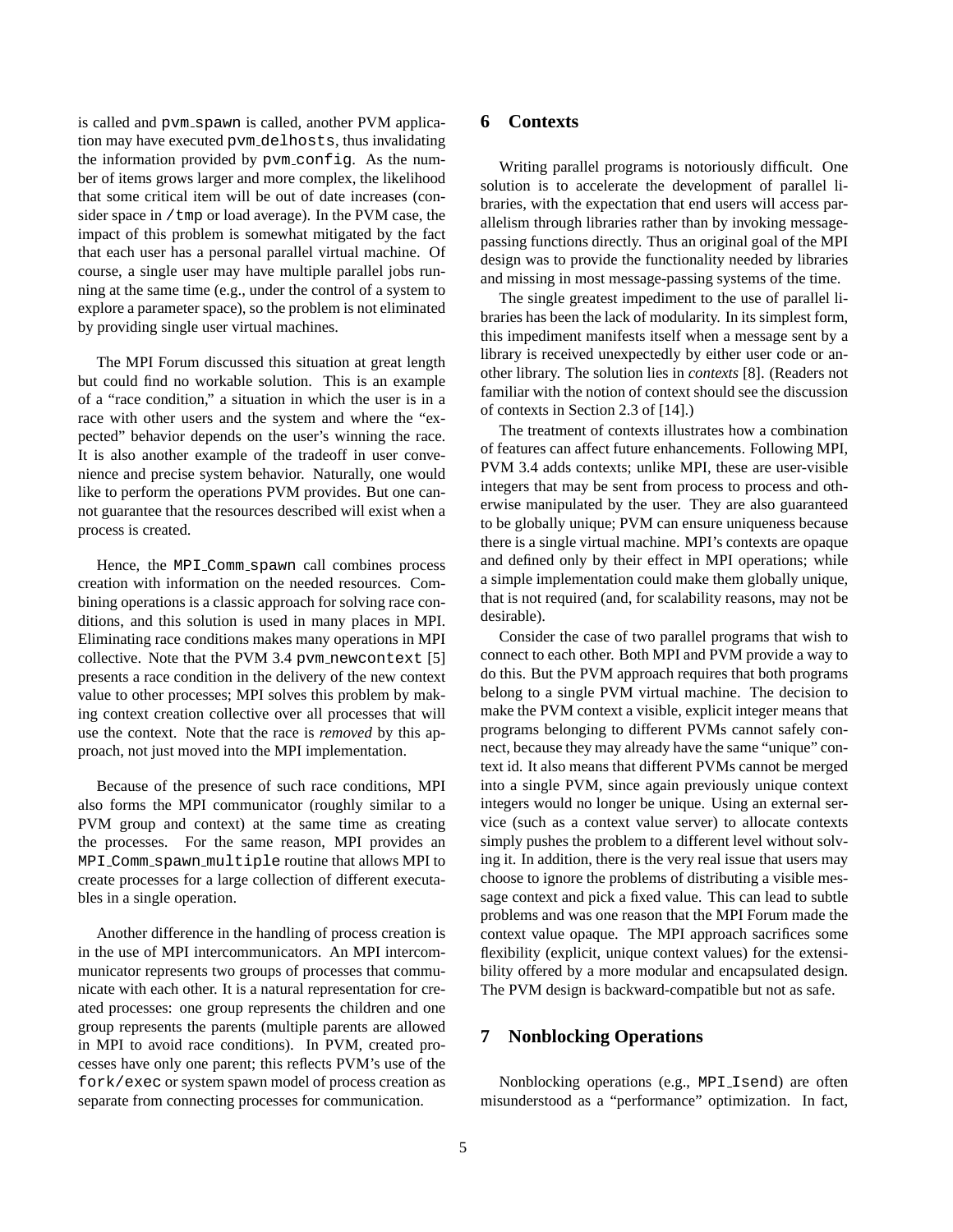these are necessary when constructing any large, complex communication system. They should be distinguished from *asynchronous* operations. A nonblocking operation is simply one that does not block the calling process. An asynchronous operation usually implies that it continues to take place concurrently with other operations. (Note that the PVM documentation sometimes uses "asynchronous" where MPI would use "nonblocking" and sometimes uses nonblocking.)

MPI provides an extensive set of nonblocking operations (MPI\_Isend, MPI\_Irecv, MPI\_Ibsend, etc.). PVM does not provide nonblocking operations in the MPI sense (pvm nbrecv is really what MPI would call a "probe"). MPI provides such operations not only to allow for overlapping communication, but also to make it easier to write portable, correct programs.

Consider the program running on two processes shown in Figure 1, in the case where pvm\_setopt( PvmRoute, PvmRouteDirect ) has been called. Does this program work? The answer depends on the size of the messages (size), the particular platforms (MPP, workstation networks, or symmetric multiprocessors), and even the environment (e.g., free swap space). For short messages, the program will almost always work. At some message size, on the other hand, it will fail, since the messages must be buffered *somewhere* outside the program itself; the programs will hang, each waiting for the other to execute the pvm precv. This may seem unusual, but programs that process large amounts of data can easily exceed the amount of available buffering.

Again, tradeoff exists between user convenience and precise behavior by the interface. MPI is careful to specify the kind of buffering behavior and to provide alternative solutions to the problem of writing reliable programs: a buffered send (MPI\_Bsend) with a guaranteed amount of (user-controlled) buffering, or nonblocking operations. The degree to which users want such programs to work was shown by the public reaction to the MPI 1 draft that did not provide a buffered send; the MPI Forum added the buffered send to satisfy this need. See [14] and [25] for a more detailed introduction to MPI's handling of buffering.

The MPI Forum attempted to define the conditions when MPI Send could be safely used (and in fact, most vendors currently document these and provide some control by way of environment variables). Defining such conditions, however, requires mandating a particular implementation model. The most obvious model is not scalable in its use of memory; more complex models are harder for users to work with and further constrain implementations.

We note that the Unix socket interface provides a solution much like the MPI nonblocking operations, though somewhat less convenient for the user. A socket can be set so that read or write returns rather than blocking, using the error code EAGAIN to indicate that the operation would block. This allows careful users to avoid deadlock in their applications. POSIX also defines a form of nonblocking operation even more like the MPI nonblocking operations: the aio read, aio write, aio error, aio return, and aio cancel interface for asynchronous I/O. These routines have a test operation (aio error returns 0 when an operation is complete and EINPROGRESS when not complete) and a cancel operation. Asynchronous I/O has been used for years in large-scale scientific computing; the MPI approach is not unusual.

A more subtle need for nonblocking operations comes from considering the performance of communication patterns involving more than two processes. Consider four processes communicating with the program

MPI\_Irecv( ..., nbr1,..., &request[0] ); MPI\_Irecv( ..., nbr2,..., &request[1] );  $MPI\_Send( ..., hbr3, ... )$ ; /\* 1 \*/ <code>MPI\_Send(</code> ..., <code>nbr4,</code> ... ); /\* 2 \*/ MPI\_Waitall( 2, requests, statuses );

This code looks fine but has a subtle problem. If the sends labeled with the comment  $/* 1 * /$  on two processes target the same receiver, then they may suffer a performance degradation because of limits on how fast any process can receive data (for example, limited by network bandwidth). If instead the code was

MPI\_Irecv( ..., nbr1,..., &request[0] ); MPI\_Irecv( ..., nbr2,..., &request[1] ); MPI\_Isend( ..., nbr3, ..., &request[2] ); MPI\_Isend( ..., nbr4, ..., &request[3] ); MPI\_Waitall( 4, requests, statuses );

the MPI implementation can send the data for the sends using request[2] and request[3] at the same time, maximizing the use of the available network bandwidth. Accomplishing the same efficient use of the network resources is possible with blocking operations but requires very careful ordering of operations (and hence much more difficult programming) than in the nonblocking case.

# **8 Portability, Heterogeneity, and Interoperability**

*Portability* refers to the ability of the same source code to be compiled and run on different parallel machines. *Heterogeneity* refers to portability to "virtual parallel machines" made up of networks of machines that are physically quite different. *Interoperability* refers to the ability of different implementations of the same specification to exchange messages. In this section we compare PVM and MPI with respect to these three properties.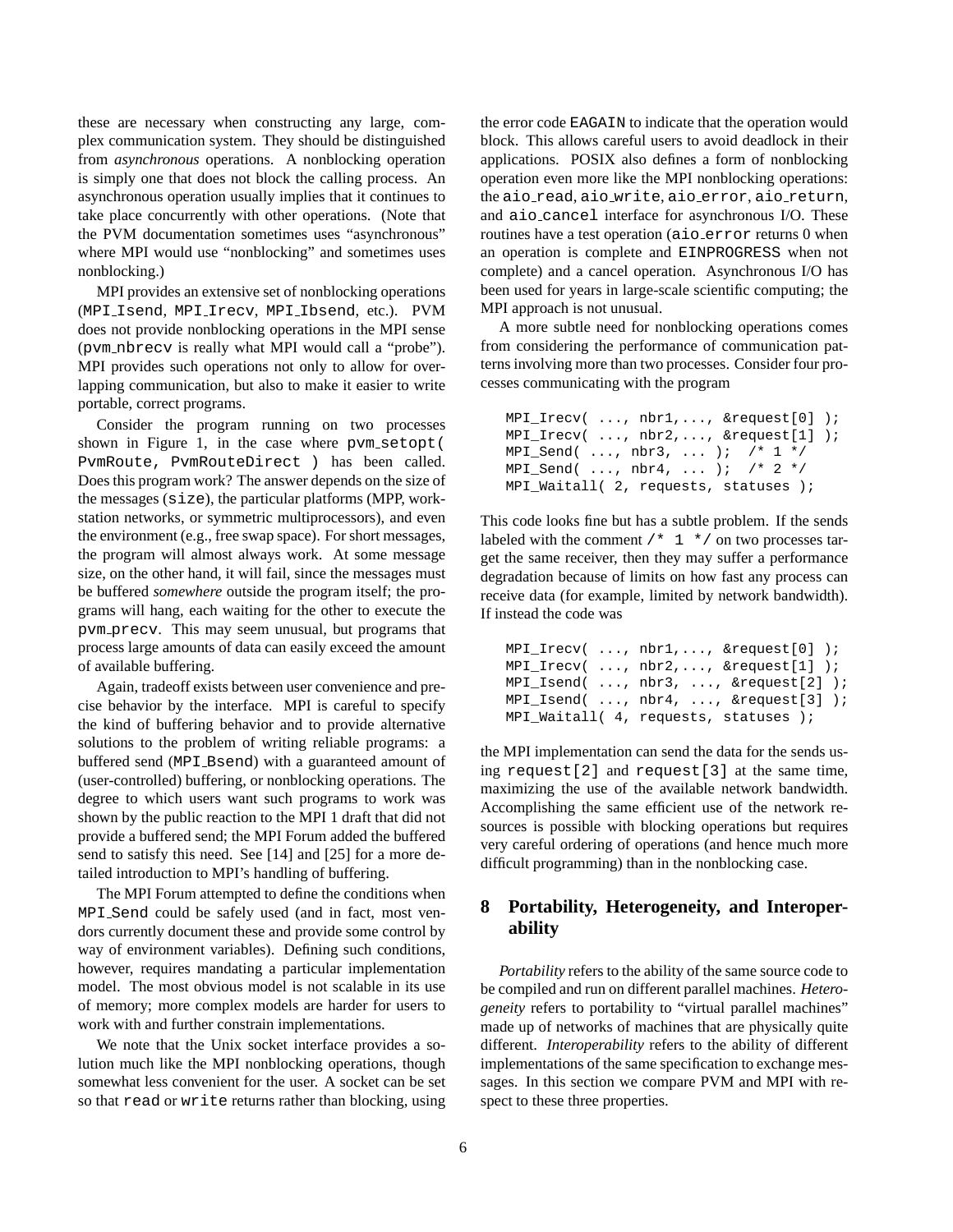```
Process 1 Process 2
pvm_psend( ..., size, ... ) pvm_psend(..., size, ... )
pvm_precv()    pvm_precv()
```
#### **Figure 1. Head-to-head communication**

Both PVM and MPI had portability as an original goal. As we have seen, MPI's very strict adherence to this principle prevented it from having some features desirable on workstation networks precisely because they could not be implemented in all environments. PVM, defined primarily by a single implementation for workstation networks, has more freedom to add features appropriate for that environment, but at the cost of making some PVM programs not portable to more restrictive environments.

Portability is an underappreciated issue. PVM is considered by many to be highly portable, and in fact the PVM group has done an excellent job in providing implementations across a wide range of platforms, covering most Unix systems and Windows [24]. But the designers of MPI had to consider running on systems that were neither; in fact, MPI has even been used in embedded systems (see http://www.mc.com). MPI could not assume that any particular operating system support was available; the design of MPI reflects this constraint. Some users have complained that MPI does not mandate support for certain Unix features, when in fact features such as standard input, process creation, and signals are absent in many important, non-Unix systems.

Support for heterogeneity is provided in both specifications. PVM has separate functions to pack specific data types into buffers; MPI uses basic and derived datatypes. The MPI specification does not mandate heterogeneous support, however; that is up to the implementation. LAM [2], CHimP [1], and MPICH [13] are implementations of MPI that can run on heterogeneous networks of workstations.

Interoperability is outside the scope of the user program, and entirely up to the implementation. Some vendor implementations of PVM are neither heterogeneous nor interoperable with the Oak Ridge version of PVM. The MPI standard does not mandate implementation details, and thus MPI implementations, of which there are many, typically are not interoperable.

Thus, "interoperability" of MPI matches that of PVM. Versions of the *same* implementation (Oak Ridge PVM, MPICH, or LAM) are interoperable. True interoperability is among completely *different* implementations, matched at the level of the wire protocol.

A separate effort (not part of the MPI Forum) has developed an "interoperability standard" called IMPI that provides sufficient standardization for some implementations details so that implementations conforming to this standard can exchange messages. IMPI is now available [3] and several vendor implementations exist.

#### **9 Beyond Message Passing**

The evolution of parallel computing has taken us beyond simple message passing. One area that MPI-2 has developed is remote-memory operations. These operations support put, get, and accumulate operations in a "one-sided" manner. Maintaining MPI's commitment to heterogeneity, even these analogues of "store into array" are defined to operate in a heterogeneous environment. MPI uses MPI datatypes and a new MPI object, a "window" (MPI\_Win), to provide this capability. Maintaining MPI's commitment to performance and scalability as well as adaptability to a wide range of environments, MPI-2 introduces a number of ways to synchronize access to the shared data areas, including support for the bulk synchronous programming (BSP) model. These functions have already been implemented by several vendors (HP, Fujitsu, and Cray). PVM provides no similar functionality.

Parallel I/O is another area where MPI-2 provides a rich set of performance-oriented operations. As with all MPI operations, these support heterogeneous systems and allow the user to choose between forms optimized for a particular system ("native") or for interoperation with other environments and MPI implementations ("external32"). These facilities are fully integrated with MPI's other functions. In PVM's case, while there are some projects such as PIOUS [22], no integrated parallel I/O capability exists. This situation reflects the differences in the orientation of the two systems: many of the parallel I/O functions are collective and are best defined in terms of static groups, such as MPI defines. PVM eventually added static groups, but they are not as fully developed as the groups in MPI, which has a comprehensive set of operations for manipulating and performing collective communication and computation using scalable algorithms. MPI datatypes have also proved to be critical in obtaining high performance in I/O operations [28].

PVM provides more support for fault tolerance and recovery by exposing to the programmer some of the properties of sockets. MPI does less, in the interest of greater portability. Fault tolerance in MPI is an important research topic. The work on FT-MPI [6, 7] has shown what can be done if one is willing to change some of the fundamental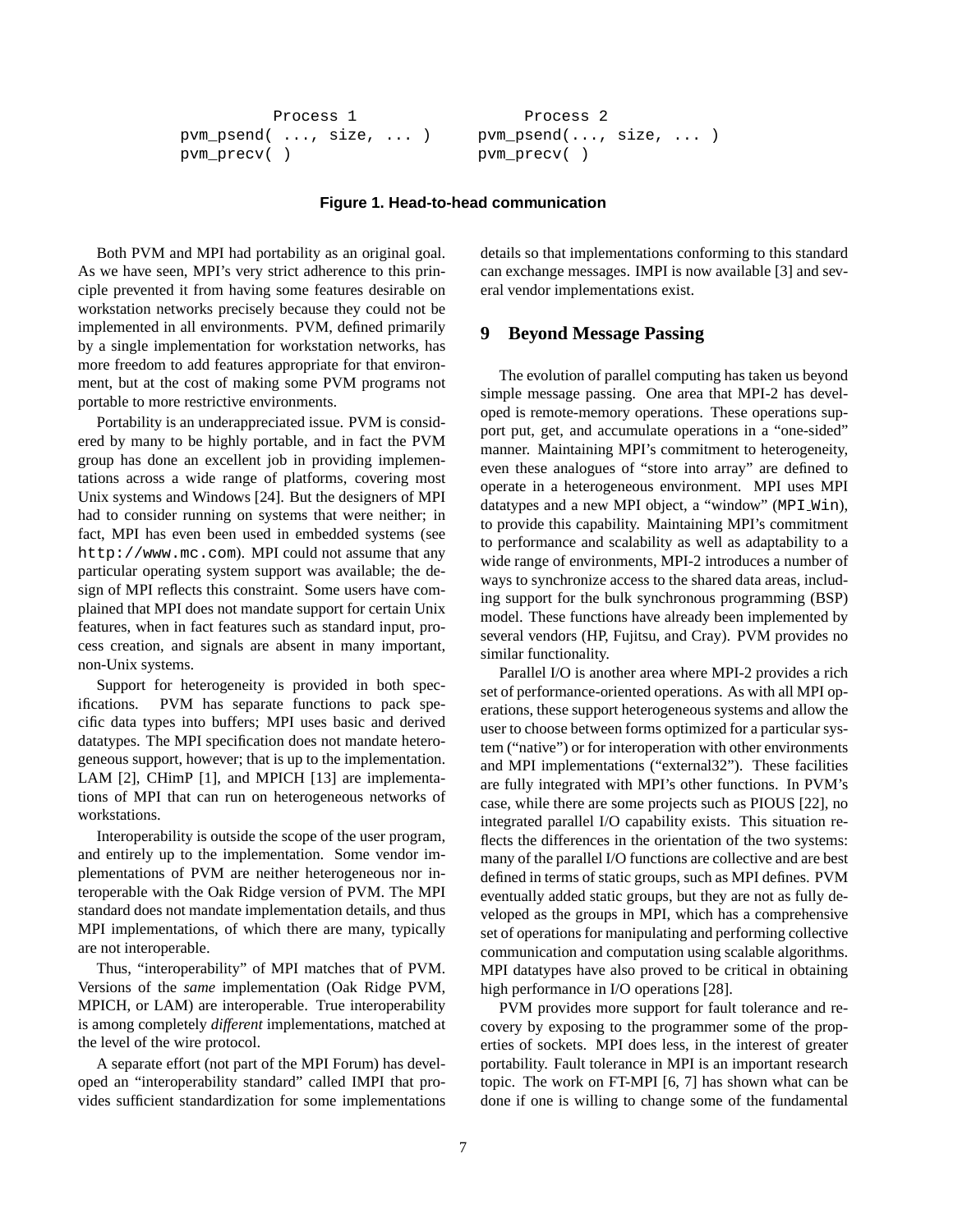semantics of the MPI specification.

# **10 Conclusion**

In this paper we have focused on a few of the many differences between MPI and PVM. We have shown that the differences between MPI and PVM remain profound, despite some convergence. These differences are accountable for if one bears in mind their quite different origins and goals.

### **Acknowledgments**

This work was supported by the Mathematical, Information, and Computational Sciences Division subprogram of the Office of Advanced Scientific Computing Research, U.S. Department of Energy, under Contract W-31-109-Eng-38. The authors also thank the referees for their valuable comments.

#### **References**

- [1] R. Alasdair, A. Bruce, J. G. Mills, and A. G. Smith. CHIMP/MPI user guide. Technical Report EPCC-KTP-CHIMP-V2-USER 1.2, Edinburgh Parallel Computing Centre, June 1994.
- [2] G. Burns, R. Daoud, and J. Vaigl. LAM: An open cluster environment for MPI. In J. W. Ross, editor, *Proceedings of Supercomputing Symposium '94*, pages 379–386. University of Toronto, 1994.
- [3] I. S. Committee. IMPI interoperable message-passing interface, 1998. http://impi.nist.gov/IMPI/.
- [4] J. Cownie and W. Gropp. A standard interface for debugger access to message queue information in MPI. In J. Dongarra, E. Luque, and T. Margalef, editors, *Recent Advances in Parallel Virtual Machine and Message Passing Interface*, volume 1697 of *Lecture Notes in Computer Science*, pages 51–58. Springer Verlag, 1999.
- [5] J. J. Dongarra, G. A. Geist, R. J. Manchek, and P. M. Papadopoulos. Adding context and static groups into PVM. http://www.epm.ornl.gov/pvm/context.ps, July 1995.
- [6] G. Fagg and J. dongarra. Fault-tolerant MPI: Supporting dynamic applications in a dynamic world. In J. Dongarra, P. Kacsuk, and N. Podhorszki, editors, *Recent Advances in Parallel Virutal Machine and Message Passing Interface*, number 1908 in Springer Lecture Notes in Computer Science, pages 346–353, 2000. 7th European PVM/MPI Users' Group Meeting.
- [7] G. E. Fagg, A. Bukovsky, and J. J. Dongarra. HARNESS and fault tolerant MPI. *Parallel Computing*, 27(11):1479– 1495, Oct. 2001.
- [8] R. D. Falgout, A. Skjellum, S. G. Smith, and C. H. Still. The multicomputer toolbox approach to concurrent BLAS and LACS. In J. Saltz, editor, *Proceedings of the Scalable High Performance Computing Conference (SHPCC)*, pages

121–128. IEEE Press, April 1992. Also available as LLNL Technical Report UCRL-JC-109775.

- [9] A. J. Ferrari and V. S. Sunderam. TPVM: Distributed concurrent computing with lightweight processes. In *Proceedings of the Fourth IEEE International Symposium on High Performance Distributed Computing, August 2–4, 1995, Washington, DC, USA*, pages 211–218. IEEE Computer Society Press, 1995.
- [10] A. Geist, A. Beguelin, J. Dongarra, W. Jiang, B. Manchek, and V. Sunderam. *PVM: Parallel Virtual Machine—A User's Guide and Tutorial for Network Parallel Computing*. MIT Press, Cambridge, Mass., 1994.
- [11] A. Geist, A. Beguelin, J. Dongarra, W. Jiang, R. Manchek, and V. Sunderam. *PVM 3 Users Guide and Reference manual*. Oak Ridge National Laboratory, Oak Ridge, Tennessee 37831, May 1994.
- [12] G. A. Geist, J. A. Kohl, and P. M. Papadopoulos. PVM and MPI: A comparison of features. *Calculateurs Paralleles*, 8(2), 1996.
- [13] W. Gropp, E. Lusk, N. Doss, and A. Skjellum. A highperformance, portable implementation of the MPI Message-Passing Interface standard. *Parallel Computing*, 22(6):789– 828, 1996.
- [14] W. Gropp, E. Lusk, and A. Skjellum. *Using MPI: Portable Parallel Programming with the Message Passing Interface,* 2nd edition. MIT Press, Cambridge, MA, 1999.
- [15] W. D. Gropp. Learning from the success of MPI. In B. Monien, V. K. Prasanna, and S. Vajapeyam, editors, *High Performance Computing – HiPC 2001*, number 2228 in Lecture Notes in Computer Science, pages 81–92. Springer, Dec. 2001. 8th International Conference.
- [16] W. D. Gropp and E. Lusk. Why are PVM and MPI so different? In M. Bubak, J. Dongarra, and J. Waśniewski, editors, *Recent Advances in Parallel Virtual Machine and Message Passing Interface*, volume 1332 of *Lecture Notes in Computer Science*, pages 3–10. Springer Verlag, 1997. 4th European PVM/MPI Users' Group Meeting, Cracow, Poland, November 1997.
- [17] J. C. Hardwick. Porting a vector library: a comparison of MPI, Paris, CMMD and PVM. In IEEE, editor, *Proceedings of the 1994 Scalable Parallel Libraries Conference: October 12–14, 1994, Mississippi State University, Mississippi*, pages 68–77, Silver Spring, Maryland, 1995. IEEE Computer Society Press.
- [18] R. Hempel. The status of the MPI message-passing standard and its relation to PVM. In A. Bode, J. Dongarra, T. Ludwig, and V. Sunderam, editors, *Parallel Virtual Machine, EuroPVM '96: Third European PVM Conference, Munich, Germany, October 7–9, 1996: proceedings*, volume 1156 of *Lecture Notes in Computer Science*, pages 14–21. Springer-Verlag, 1996.
- [19] Message Passing Interface Forum. MPI: A Message-Passing Interface standard. *International Journal of Supercomputer Applications*, 8(3/4):165–414, 1994.
- [20] Message Passing Interface Forum. MPI2: A Message Passing Interface standard. *International Journal of High Performance Computing Applications*, 12(1–2):1–299, 1998.
- [21] K. Morimoto, T. Matsumoto, and K. Hiraki. Implementing MPI with the memory-based communication facilities on the